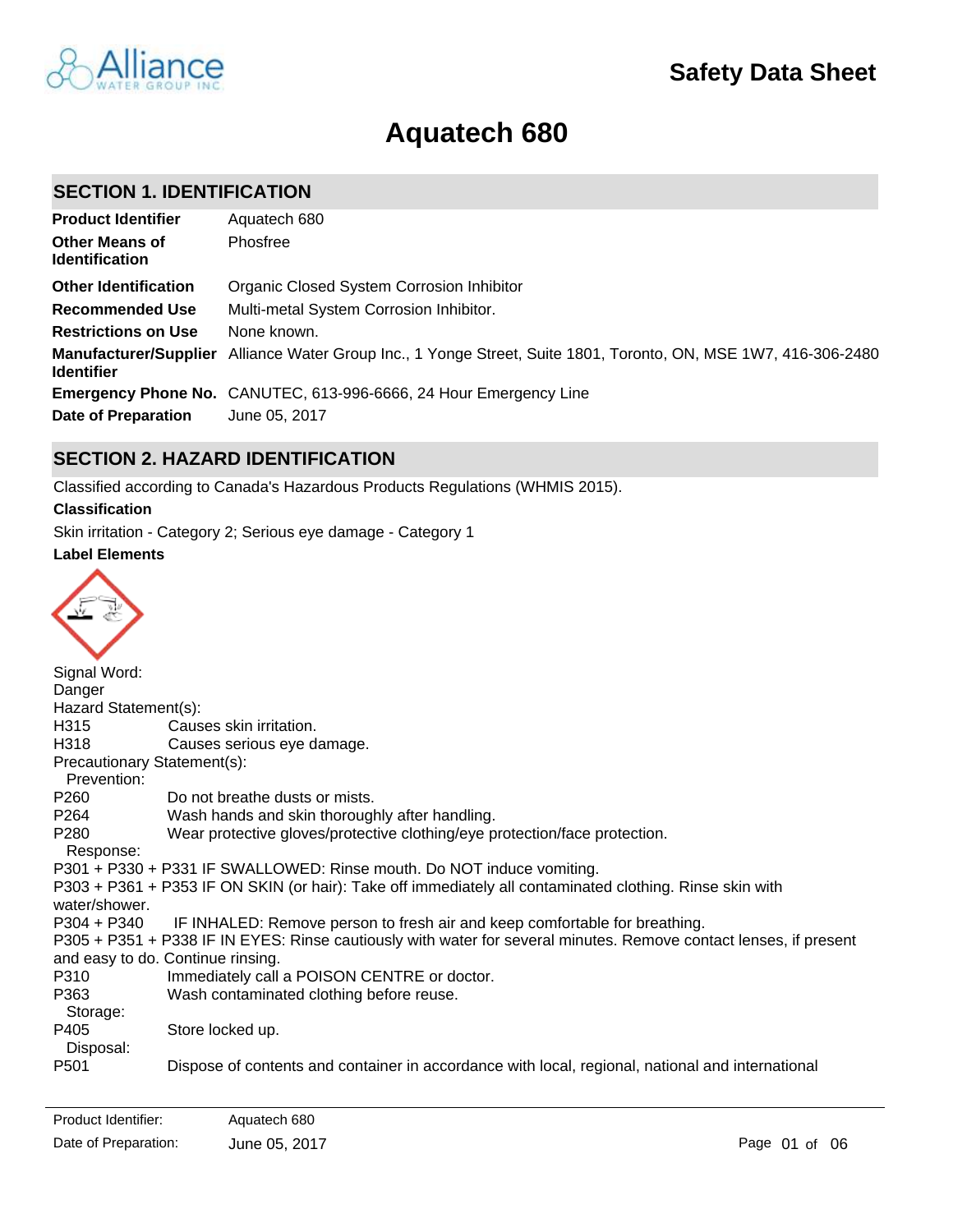None known.

# **SECTION 3. COMPOSITION/INFORMATION ON INGREDIENTS**

| Mixture:                        |                |          |                          |
|---------------------------------|----------------|----------|--------------------------|
| <b>Chemical Name</b>            | <b>CAS No.</b> | $\%$     | <b>Other Identifiers</b> |
| ∣Triethanolamine                | 102-71-6       | $5 - 10$ | TEA                      |
| Ethanolamine                    | 141-43-5       | $5 - 10$ | Monoethanolamine         |
| Benzotriazole                   | 95-14-7        | $1 - 5$  | <b>NDA</b>               |
| Hexanoic acid, 3,5,5-trimethyl- | 3302-10-1      | $1 - 5$  | Isononanoic Acid         |
| Potassium hydroxide             | 1310-58-3      | $1 - 5$  | Caustic Potash           |

#### **Notes**

\* The exact percentage (concentration) has been withheld as a trade secret.

### **SECTION 4. FIRST-AID MEASURES**

### **First-aid Measures**

#### **Inhalation**

Take precautions to ensure your own safety before attempting rescue (e.g. wear appropriate protective equipment). Remove source of exposure or move to fresh air. Keep at rest in a position comfortable for breathing. Immediately call a Poison Centre or doctor.

#### **Skin Contact**

Avoid direct contact. Wear chemical protective clothing if necessary. Take off immediately contaminated clothing, shoes and leather goods (e.g. watchbands, belts). Quickly and gently blot or brush away excess chemical. Immediately rinse skin with lukewarm, gently flowing water for at least 30 minutes. Immediately call a Poison Centre or doctor. Thoroughly clean clothing, shoes and leather goods before reuse or dispose of safely.

### **Eye Contact**

Avoid direct contact. Wear chemical protective gloves if necessary. Quickly and gently blot or brush chemical off the face. Immediately rinse the contaminated eye(s) with lukewarm, gently flowing water for at least 30 minutes, while holding the eyelid(s) open. Remove contact lenses, if present and easy to do. Take care not to rinse contaminated water into the unaffected eye or onto the face. Immediately call a Poison Centre or doctor.

#### **Ingestion**

Rinse mouth with water. Never give anything by mouth if person is rapidly losing consciousness, or is unconscious or convulsing. Do not induce vomiting. If vomiting occurs naturally, lie on your side in the recovery position. Rinse mouth with water again. Immediately call a Poison Centre or doctor.

#### **First-aid Comments**

Get medical advice or attention if you feel unwell or are concerned. Some of the first-aid procedures recommended here require advanced first-aid training.

### **Most Important Symptoms and Effects, Acute and Delayed**

None known.

### **Immediate Medical Attention and Special Treatment**

**Special Instructions**

Not applicable.

### **Medical Conditions Aggravated by Exposure**

None known.

# **SECTION 5. FIRE-FIGHTING MEASURES**

### **Extinguishing Media**

| Product Identifier:  | Aquatech 680  |
|----------------------|---------------|
| Date of Preparation: | June 05, 2017 |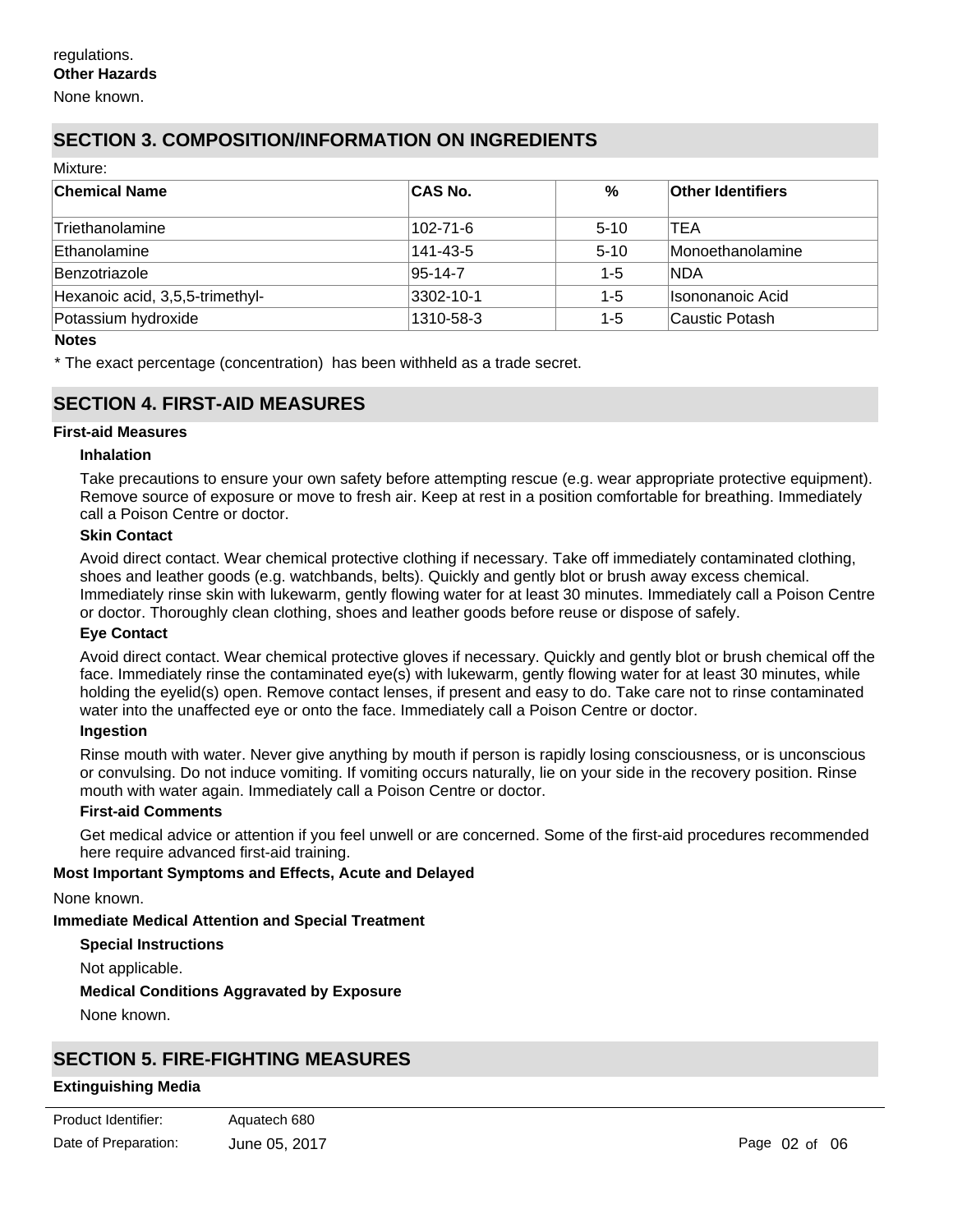### **Suitable Extinguishing Media**

Not combustible. Use extinguishing agent suitable for surrounding fire. Use water to keep non-leaking, fire-exposed containers cool.

### **Unsuitable Extinguishing Media**

None known.

### **Specific Hazards Arising from the Product**

Does not burn. Can ignite if strongly heated.

### **Special Protective Equipment and Precautions for Fire-fighters**

No special precautions are necessary.

Fire-fighters should enter area wearing specialized protective equipment. (Bunker Gear will not provide adequate protection.) a full-body encapsulating chemical protective suit with positive pressure SCBA may be necessary.

# **SECTION 6. ACCIDENTAL RELEASE MEASURES**

### **Personal Precautions, Protective Equipment, and Emergency Procedures**

Use the personal protective equipment recommended in Section 8 of this safety data sheet. Do not touch damaged containers or spilled product unless wearing appropriate protective equipment. Increase ventilation to area or move leaking container to a well-ventilated and secure area. Remove or isolate incompatible materials as well as other hazardous materials.

### **Environmental Precautions**

No special precautions are necessary. It is good practice to prevent releases into the environment.

### **Methods and Materials for Containment and Cleaning Up**

Cover the spill surface with the appropriate type of foam to reduce the release of vapour. Contact emergency services and manufacturer/supplier for advice. No special clean-up methods are necessary.

### **SECTION 7. HANDLING AND STORAGE**

### **Precautions for Safe Handling**

Prevent accidental contact with incompatible chemicals. No special handling precautions are necessary. It is good practice to: avoid breathing product; avoid skin and eye contact and wash hands after handling.

### **Conditions for Safe Storage**

No special requirements for storage area. Separate from incompatible materials (see Section 10: Stability and Reactivity). Protect from conditions listed in Conditions to Avoid in Section 10 (Stability and Reactivity). Comply with all applicable health and safety regulations, fire and building codes.

### **SECTION 8. EXPOSURE CONTROLS/PERSONAL PROTECTION**

### **Control Parameters**

Not available.

Consult local authorities for provincial or state exposure limits.

### **Appropriate Engineering Controls**

General ventilation is usually adequate. For large scale use of this product: use local exhaust ventilation, if general ventilation is not adequate to control amount in the air.

### **Individual Protection Measures**

#### **Eye/Face Protection**

Wear chemical safety goggles and face shield when contact is possible.

### **Skin Protection**

In case of an emergency (e.g. an uncontrolled release): wear a chemical splash suit and respiratory protection. Wear chemical protective clothing e.g. gloves, aprons, boots. Neoprene rubber.

# **Respiratory Protection**

Not usually required when working with small quantities. For non-routine or emergency situations: wear a NIOSH approved self-contained breathing apparatus (SCBA) or supplied air respirator.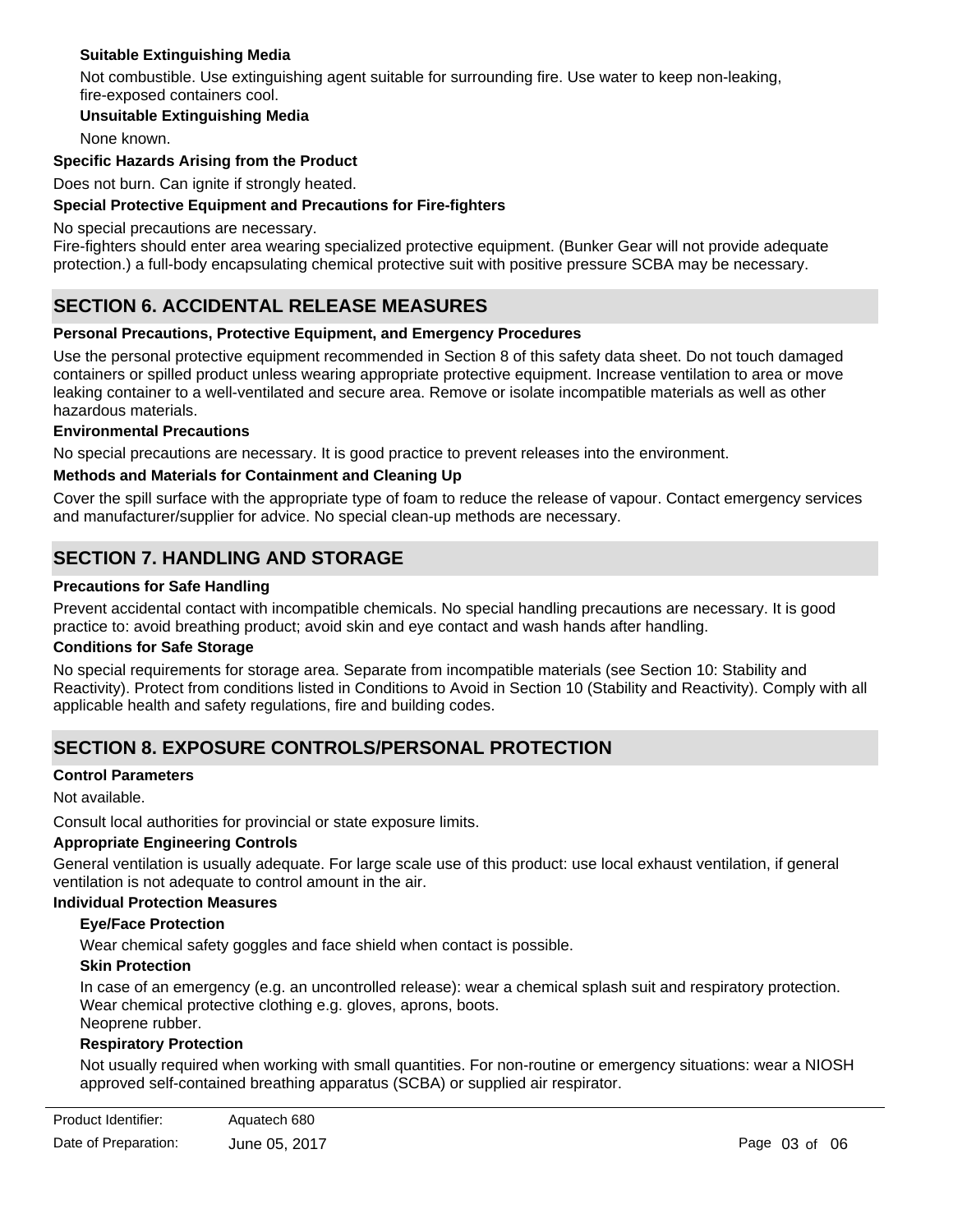# **SECTION 9. PHYSICAL AND CHEMICAL PROPERTIES**

### **Basic Physical and Chemical Properties**

| Appearance                                                   | Clear yellow liquid.                               |
|--------------------------------------------------------------|----------------------------------------------------|
| Odour                                                        | Fishy                                              |
| <b>Odour Threshold</b>                                       | Not available                                      |
| рH                                                           | $10.0 - 11.5$                                      |
| <b>Melting Point/Freezing Point</b>                          | Not applicable (melting); $<$ 0 °C (freezing)      |
| <b>Initial Boiling Point/Range</b>                           | $100 \degree C$                                    |
| <b>Flash Point</b>                                           | Not available                                      |
| <b>Evaporation Rate</b>                                      | Not available                                      |
| Flammability (solid, gas)                                    | Not applicable (liquid).                           |
| <b>Upper/Lower Flammability or</b><br><b>Explosive Limit</b> | Not available (upper); Not available (lower)       |
| <b>Vapour Pressure</b>                                       | 18 mm Hg                                           |
| Vapour Density (air = 1)                                     | Not available                                      |
| <b>Relative Density (water = 1)</b>                          | $1.02 - 1.04$                                      |
| <b>Solubility</b>                                            | Soluble in water; Not available (in other liquids) |
| <b>Partition Coefficient,</b><br>n-Octanol/Water (Log Kow)   | Not available                                      |
| <b>Auto-ignition Temperature</b>                             | Not available                                      |
| <b>Decomposition Temperature</b>                             | Not available                                      |
| <b>Viscosity</b>                                             | Not available (kinematic); Not available (dynamic) |
| <b>Other Information</b>                                     |                                                    |
| <b>Physical State</b>                                        | Liquid                                             |
|                                                              |                                                    |

# **SECTION 10. STABILITY AND REACTIVITY**

### **Reactivity**

Not reactive under normal conditions of use.

### **Chemical Stability**

Normally stable. Unstable under certain conditions - see Conditions to Avoid.

### **Possibility of Hazardous Reactions**

None expected under normal conditions of storage and use.

### **Conditions to Avoid**

Prolonged exposure to high temperatures. Open flames, sparks, static discharge, heat and other ignition sources.

### **Incompatible Materials**

None known.

### **Hazardous Decomposition Products**

None known.

# **SECTION 11. TOXICOLOGICAL INFORMATION**

Information presented below is for the entire product, unless otherwise specified.

### **Likely Routes of Exposure**

Eye contact; ingestion; skin contact.

### **Acute Toxicity**

LC50: No information was located. LD50 (oral): No information was located.

| Product Identifier:  | Aquatech 680  |
|----------------------|---------------|
| Date of Preparation: | June 05, 2017 |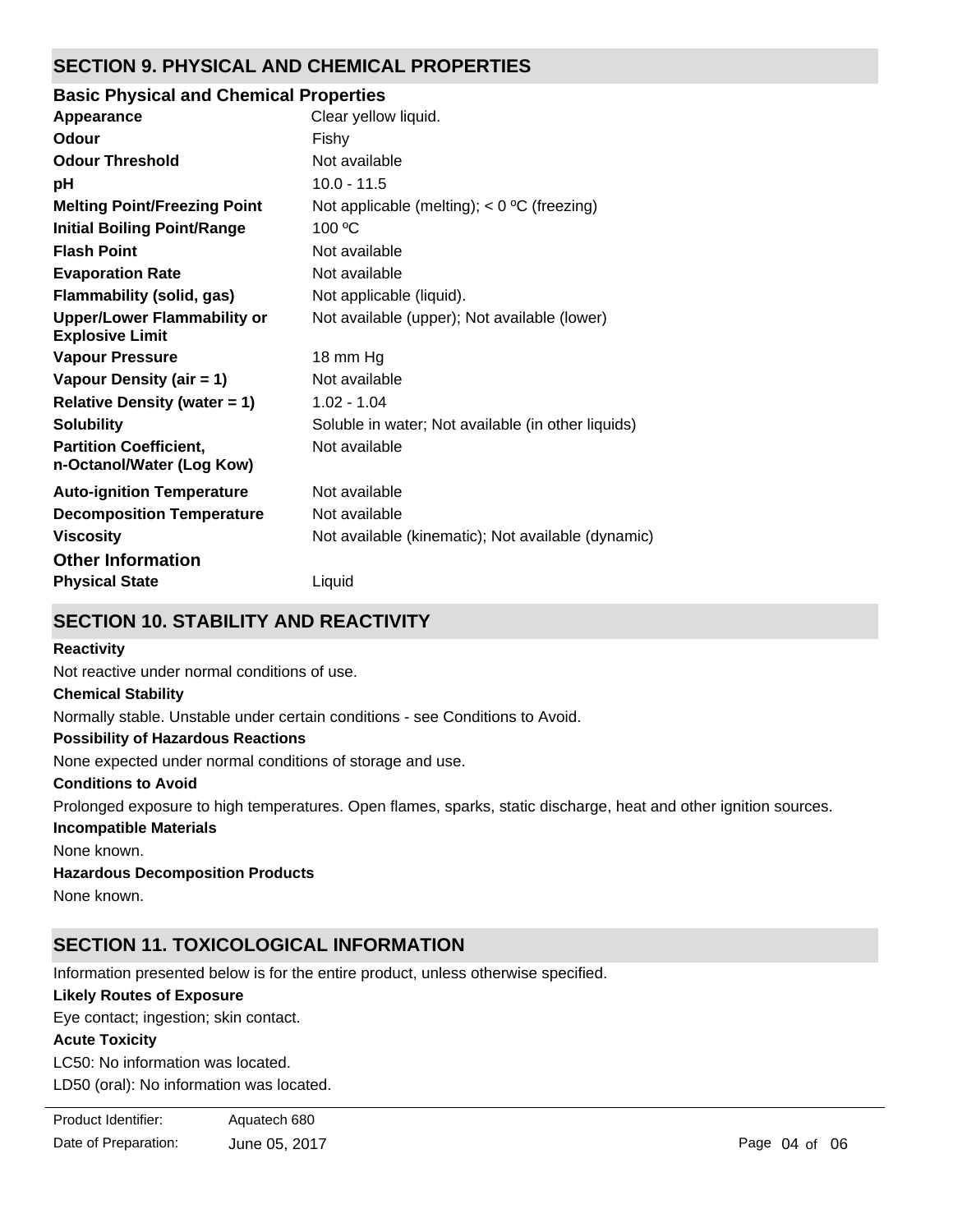### LD50 (dermal): No information was located.

### **Skin Corrosion/Irritation**

Human experience and animal tests show moderate or severe irritation.

### **Serious Eye Damage/Irritation**

Human experience and animal tests show serious eye irritation.

### **STOT (Specific Target Organ Toxicity) - Single Exposure**

#### **Inhalation**

No information was located.

#### **Skin Absorption**

No information was located.

#### **Ingestion**

No information was located.

### **Aspiration Hazard**

No information was located.

### **STOT (Specific Target Organ Toxicity) - Repeated Exposure**

No information was located.

#### **Respiratory and/or Skin Sensitization**

No information was located.

#### **Carcinogenicity**

No information was located.

No information was located for: Aspiration Hazard, Respiratory and/or Skin Sensitization, Development of Offspring, Sexual Function and Fertility, Effects on or via Lactation, Germ Cell Mutagenicity, Interactive Effects

# **SECTION 12. ECOLOGICAL INFORMATION**

This section is not required by WHMIS.

# No information was located. No information was located. No information was located. **Ecotoxicity Persistence and Degradability Mobility in Soil Bioaccumulative Potential**

No information was located.

### **Other Adverse Effects**

There is no information available.

# **SECTION 13. DISPOSAL CONSIDERATIONS**

#### **Disposal Methods**

This section is not required by WHMIS 2015. Recommended disposal methods are for the product, as sold. (Used material may contain other hazardous contaminants). Dispose of contents and container in accordance with local, regional, national and international regulations.

### **SECTION 14. TRANSPORT INFORMATION**

Not regulated under Canadian TDG regulations. Not regulated under US DOT Regulations.

| Environmental<br><b>Hazards</b><br><b>Special Precautions</b> | Not applicable |               |
|---------------------------------------------------------------|----------------|---------------|
|                                                               | Not applicable |               |
| Product Identifier:                                           | Aquatech 680   |               |
| Date of Preparation:                                          | June 05, 2017  | Page 05 of 06 |